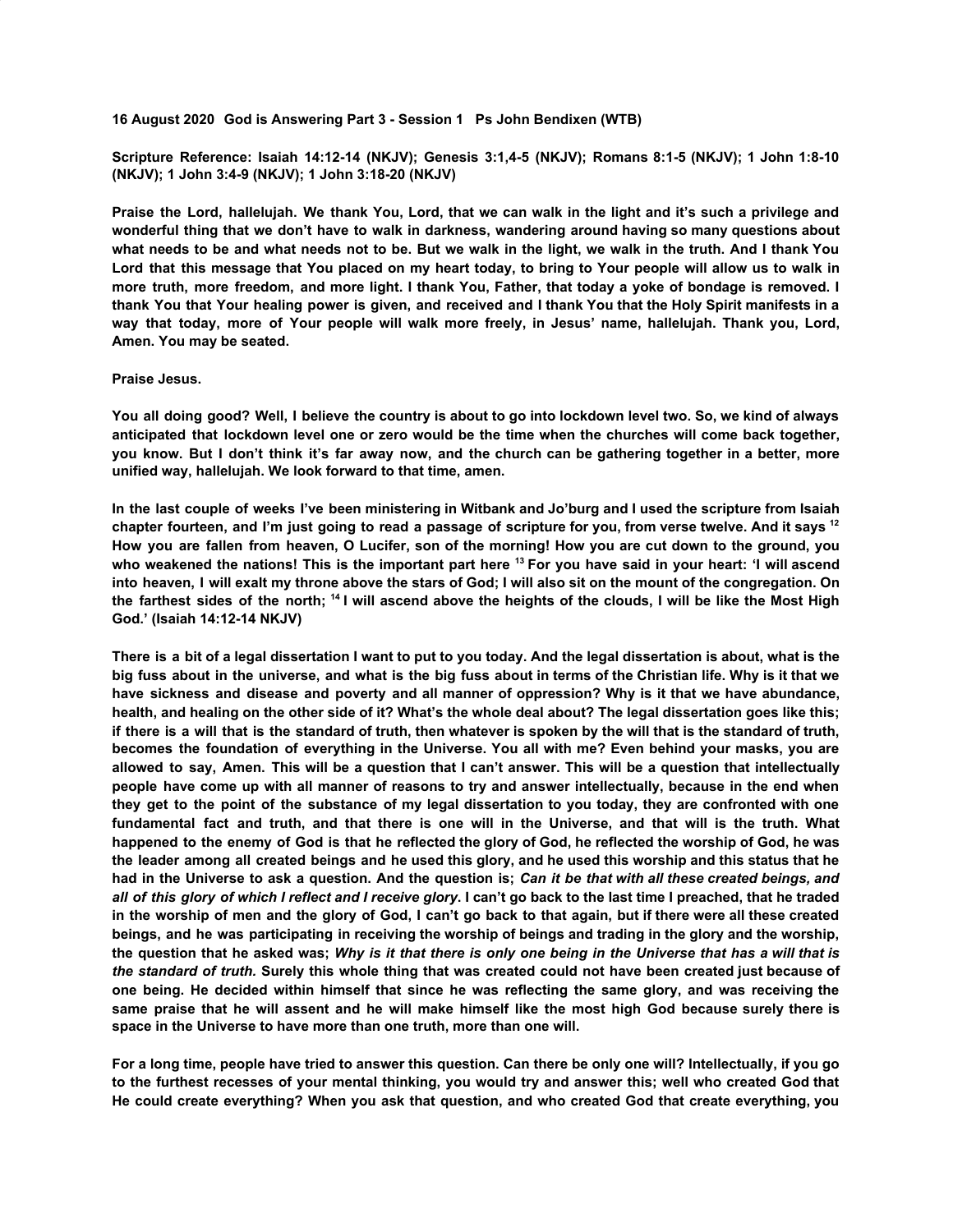do the same thing that the devil did. And the answer is there is no other being that was ever created and the Universe that we live in, that we live in as creatures cannot comprehend the very author of everything that ever existed since you are a creature that He created. When He created you to be able to think and to be able to experience the very truth of God that doesn't make you capable of figuring out who God is. It also doesn't make you capable of being able to understand that everything was sourced in Him. Some people have come up with a theory that there are many gods that you can serve, because surely this whole Universe with all **mankind, and all of his cultured and languages and everything could serve other gods. Some people have** said that you don't ever die you just go to different planes of being, a created being that comes back and serves a Universal purpose which is kind of closely linked to the fact that even though there is a God, we were all kind of big banged into existence. It takes more faith to believe that nonsense than it to believe there **is a source that is the truth of all things.**

Bear with me now. I also said to you that your will is your platform, and your worship is your power. Okay? God created man into His image because He wants man to be a creature that looks like Him. and that has dominion like Him. In Lucifer's mind, God has created another being that is equal to God, and in his mind equal to Him and so what he wanted to do was he wanted to make sure that this being, being the human, worshipped him and not worshipped the God that created him. He comes as a serpent that was very cunning. Genesis 3 verse 1, and he asks the question; "Has God indeed said, 'You shall not eat of every tree of the **garden'?"(Genesis 3:1 NKJV) He immediately goes to asking them to answer a question about the source** and the truth of God, which is the question he asked himself to elevate his will to the same level as God. He comes with a question. She comes with an answer, and then in verse four <sup>4</sup> Then the serpent said to the woman, "You shall surely not die. (Genesis 3:4 NKJV) He asks the question, and then he answers a question. <sup>5</sup> For God knows that in the day you eat of it your eyes will be opened, and you will be like God. (Genesis 3:5 NKJV) Once again he's saying be like God and be like me, like God, so that when you do what I suggest you do even though you will be like God you worship me with your will. Your will will create a platform that your **worship will give you the power of self, to be like God. Okay?**

Now, this is a legal dissertation for you, a presentation of a legal thing, because when God created man with a will, the legal substance was; You obey Me in all of the life I give you, you disobey Me then there is a **consequence to your disobedience. When man disobeyed Him, although he was now no longer covered in** the glory of God, he became aware of other things that he was previously not aware of, and the first thing he experienced was shame and guilt. Shame and guilt. This is a legal perspective about, whose will is the platform for all things in the Universe. It is the will of God. Now, if there is a will, and there is a truth, then the truth must be the judge of all things, otherwise, it is not the truth. Come on, If God is the creator of everything through His will, then the platform that His will created is a platform where truth is worshiped. But in order to worship truth, then you must also have a judgment of everything that is not truth. Do you **understand the legal dissertation today? Simple concept. It's no more complicated than that. We're in a heavenly spirit court. All right?**

When man decided to give over his will, there had to be payment, and from the time that man decided to give his will as a platform to worship his own will, he now had to work to achieve things. His work was now no longer just a function of his worship. When he was in the Garden of Eden all he had to do was worship and everything came to him. When he presented his will as his own platform then his worship was not enough, **because he worshipped his will he now had to work by his hands to get the same results.**

From that moment onwards the enemy of God always had a case because every time that he could get man to exercise his will as a platform in his own life, his own will to worship himself he had him. He had him in a vice that says, "You will for yourself, you are not willing the will of God therefore you worship your will, **therefore you must work to get what you will." Come on. This is going to get good in a second.**

Now, I'm going to just take you to a case that is happening in the United States of America that is actually an **unprecedented case. There's a man by the name of General Flynn. General Flynn was appointed as the** provisional interim, I think his title was national security advisor to President Donald Trump in the transition of hand over from Obama to Trump. It is now a matter of record that actually the Trump campaign and Trump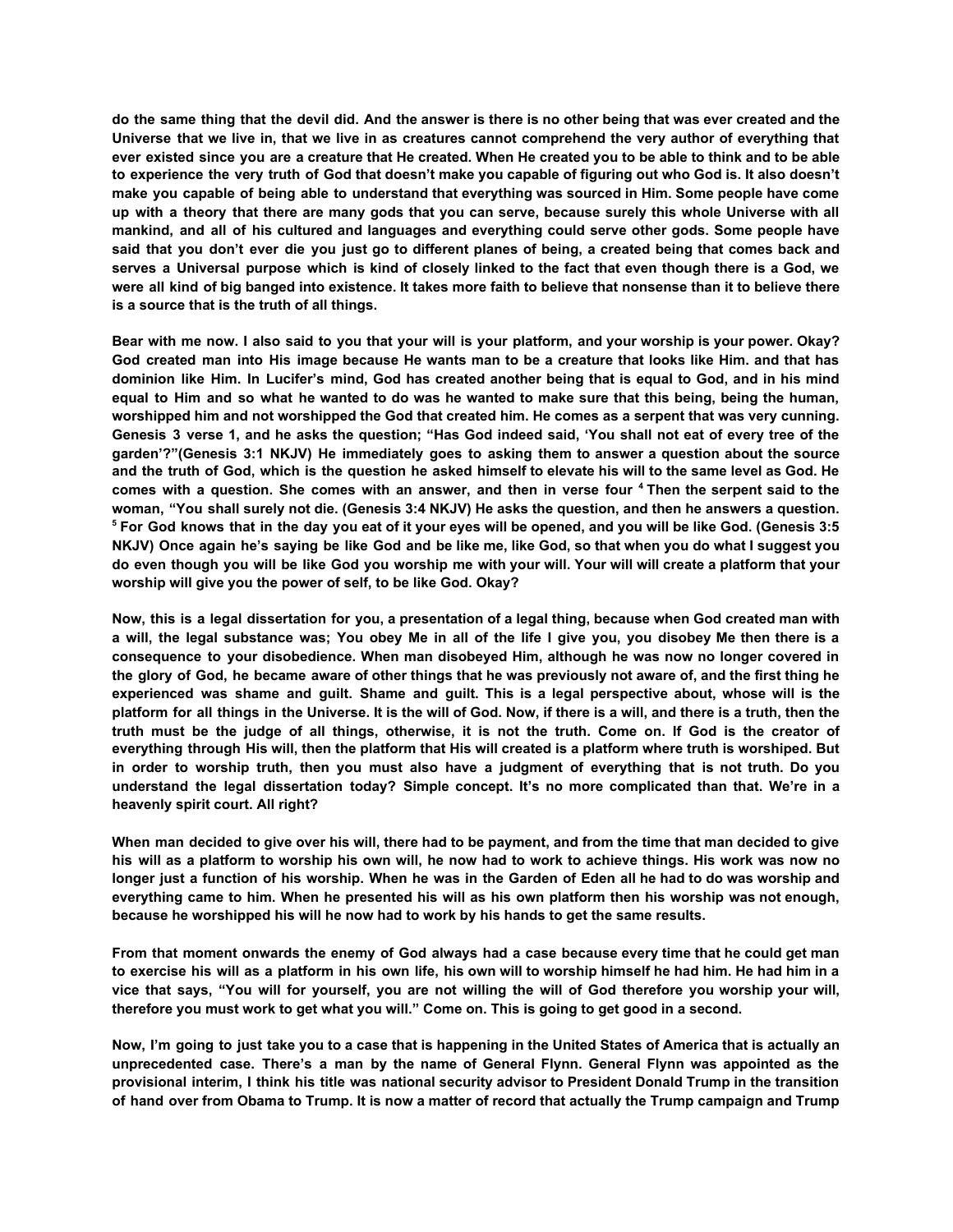people were actually spied on because they found no collusion. There was a legal system of America found him Trump and his advisors not guilty of what the congress said that he did. I don't want to get into politics now, I just want to tell you that there's a legal case. They went after a number of people that were close to **President Trump because they wanted to undermine his presidency. They could not find anything of legal** substance to actually attack General Flynn. In the end, they got him on a technicality what they actually said as an abusive power, this is really in the congress right now, it's in the courts of America right now, it's a fact it's happening. There are certain people and it is quite likely that the director of the FBI could be charged with fraud, he may, I mean this is a big deal that's going on right now. Certainly, they have had one of the attorneys in the FBI plead guilty, this week, pleaded guilty for falsifying documents so that they could have a **case against President Trump.**

It's a big deal. That system went after General Flynn. What they said to him is, "If you don't plead guilty to lying to congress we are going to go after your son and your family and the legal fees that you have had to pay to defend yourself against the FBI. 30 years of serving the country as a general, all of the house that was **paid off, all of the wealth that he had accumulated, it's all gone. He had to use all of it to defend himself.**

The fact of the matter is that they said, "We are going to go after your son and we'll find something on your son because everybody breaks the law somewhere. We'll find something on your son until we find where he has broken the law, we'll go after him." And so he said, "I'll take the hit. I'll plead guilty." They found him **guilty and they charged him to four years imprisonment. Time goes by, things get revealed, new attorney** general is appointed. They reinvestigate the case and they find out that actually the substance of what they went after, the whole foundation of the case against General Flynn was based on a lie. Therefore he could not have lied against congress because the whole case was a lie. The prosecutor decided to withdraw the case against General Flynn. He should be set free because if there's no prosecution then there can be no case. Then everything that's happened in the legal system is actually now baseless. Except, the judge that actually ruled on the case is a democratic judge so he refused to commute or to withdraw the case. There is **no legal precedent for it. If the government doesn't prosecute you there is no case.**

What he did was he went to the appeals court and he said, "You should relook at this case regardless of the fact that the prosecutor doesn't want to bring the case. They, as the appeals court, exercised a legal term, I forget what it is now, but it's, like, something like maximus mandatus (amicus curiae)... I don't know what it is, something like that. But they ruled, two to one that he has to let the case go. Everybody, this is the way the court is supposed to work. Except this judge has now put himself in a place where he has decided there is still a case here because he pleaded quilty. He's not supposed to, he has no moral, no legal, no president to do what he is doing. He appointed another judge to present his case to the entire court of appeals, and to say that the court must force the prosecuted to re-prosecute. That the prosecutor cannot withdraw the case. Now, this is like, you know, a judge that is saying that the courts must tell the prosecution that they have a case, that they must, that they must actually go and present their case because their case is a case, when the **prosecution has decided that there is no case.**

What happened is that now the politics are fairly squarely in the judicial system. Everyone that is in law, in America, all agrees there's no way that this can, this can eventually go anywhere, and the general consensus is that this guy is wanting to force President Trump, and drag it out long enough, so that President Trump has to be forced, right before the election, to actually commute, not commute, but relieve him of his sentence, I forget what the word is now. Pardon him. He wants him to pardon him so they can use it as a political job against President Trump. Did I give you an insight into politics of what's happening in America **right now.**

Here's why I came with this story today. Romans 8:1 it says, <sup>8</sup> There is therefore now no condemnation to those who are in Christ Jesus, who do not walk according to the flesh, but according to the Spirit. <sup>2</sup> For the law of the Spirit of life in Christ Jesus has made me free from the law of sin and death.<sup>3</sup> For what the law could not do in that it was weak through the flesh. God did by sending His own Son in the likeness of sinful flesh, on account of sin: He condemned sin in the flesh, <sup>4</sup> that the righteous requirement of the law might be fulfilled in us who do not walk according to the flesh but according to the Spirit. <sup>5</sup> For those who live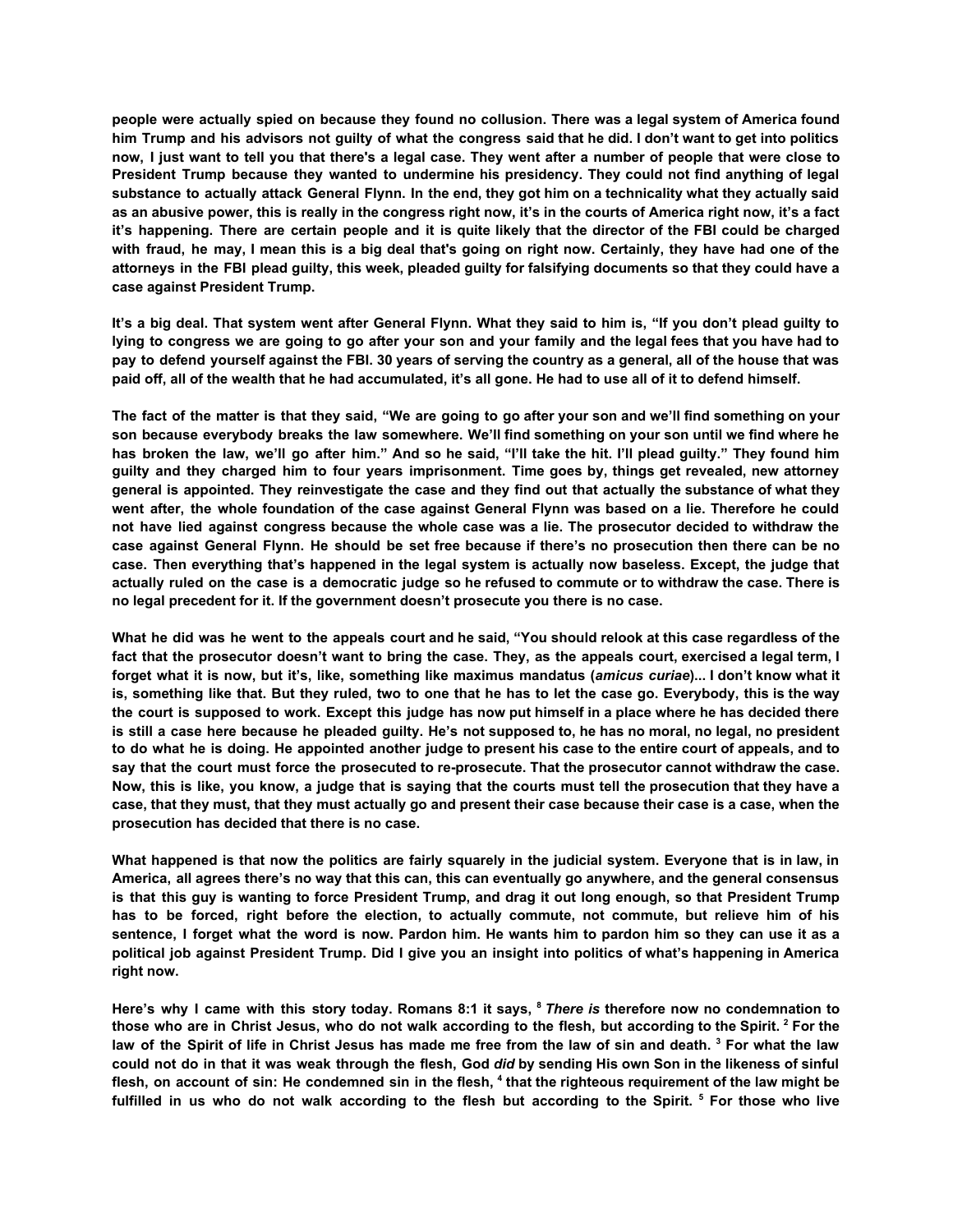according to the flesh set their minds on the things of the flesh, but those who live according to the Spirit, **the things of the Spirit. (Romans 8:1-5 NKJV)**

**Would you please say this with me, "There is therefore now no condemnation." Now there is no condemnation." Right now there is no condemnation because in Christ Jesus we have been made free. Let's** take the legal case historically. If your will is your platform so that worship can bring you power, here's what God says, there is no condemnation, there is no case against your will when it is exercised for yourself, because you have been bought with a price that is Christ Jesus. In Christ Jesus, if you have willed Jesus as your Lord and Saviour, there is a legal case for you to say "I no longer live according to my will, but I live **according to the Spirit of Life that is in Christ."**

Whenever you are finding yourself that you are wanting to exercise your will, you have to say, "I am not condemned to this." The judgment of the enemy that says whenever I do my will I must worship myself and my outcomes and therefore I must work for the rest of my life trying to get free of my will. You are not **condemned to that. You have no condemnation. The case against you has been discharged from heaven.** There can be no more case that is brought against you from heaven. The only case that happens to come against you from heaven, or in your own life, is the case where the devil tries to set up a judge that says, There is still a case against you, and I choose to bring against you even though your case has been thrown out of the courts of heaven. It is an illegal case. But if you believe it then you are going to keep paying attorney fees. How do you keep paying attorney's fees? How do you keep paying legal fees? Shame, guilt, I got to work at trying to earn my salvation because previously I was taught what you do to perform to get **your salvation is what is going to give you salvation.**

It is called the law of sin and death, any time you have to work to achieve your salvation you're in the law of sin and death. Now, when you're in the law of sin and death you put yourself back in the judge's hands that is an illegal judge who wants to judge your behaviour. Now watch this. 1 John 1:8 says this<sup>, 8</sup> If we say that we have no sin, we deceive ourselves. If we say, if we say that we don't have a will that we want to exercise then we deceive ourselves and the truth is not in us (1 John 1:8 NKJV). You remember the truth is about whose will is in the universe. If we say we don't sin, it means we are ignoring the fact that our will, that is our carnal nature, always wants to impose itself in our lives. If we say that it's not there, then we deceive ourselves. But, <sup>9</sup> If we confess our sins, if we confess that we have a will that wants to always rise up against the will of God, against the Truth, He is faithful and just to forgive us our sins and to cleanse us from all unrighteousness of that argument. And <sup>10</sup> If we say that we have not sinned, we make Him a liar, and His word is not in us. (1 John 1:9-10 NKJV) The acknowledgment is: I have a will. I'm always wanting to impose my will for myself, to myself, so that my will creates a platform so that I can worship myself, but it means that **I always have to work to fulfill myself to my worship.**

The enemy wants to keep making you think that you can't be free of your will, when every time, all you have to do is wake up and say, "I am a son of God. I worship Him. I praise Him. I glorify Him. He is my Lord and my Saviour. Whatever my weakness is. I stand behind the righteousness of Jesus Christ, who saved me from my own will. He gave me the power of worship to overcome my will, so that my platform is now the power of my **worship, not the power of my will."**

Watch this. 1 John chapter 3 verse 4, it's the same book of John. "Whoever commits sin also commits **lawlessness. Do I make my case? Whoever commits sin, also commits lawlessness. Why? Because the** whole thing about sin is that you are against the Truth and the Truth is the law of the universe. <sup>4</sup>...and sin is lawlessness. <sup>5</sup>And you know that He was manifested to take away our sins, our lawlessness, our wilful self, and in Him there is no sin. (1 John 3:4-5 NKJV) The minute we worship Him, the self that wants to be lawless says you're worshipping the right Person, the right Being, for the right things. If you just worship Him and let your life be governed by your worship, then the power that you need overcomes everything that is your self **will. Then your platform comes from the Will of God that gives you worship and power.**

Verse 6 says, <sup>6</sup>Whoever abides in Him does not sin. How do I do that? I worship Him. Whoever sins has neither seen Him nor known Him. In other words, if you are not worshipping Him, then there's a part there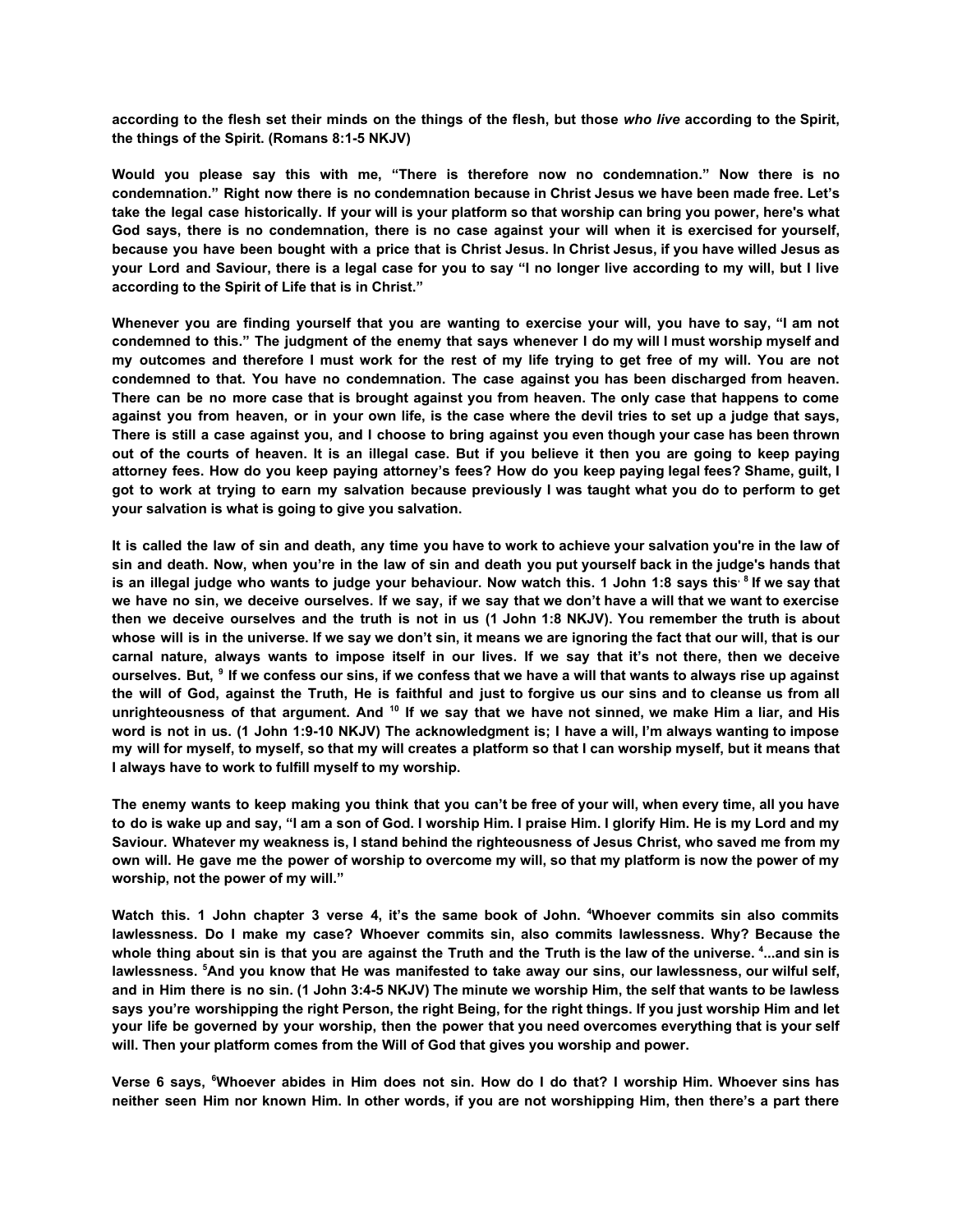that you don't know. <sup>7</sup> Little children, let no one deceive you. This is where the enemy's strong point is; deception. <sup>7</sup>...let no one deceive you. He who practices righteousness is righteous, just as He is righteous. <sup>8</sup>He who sins is of the devil, for the devil has sinned from the beginning. What was the sin? The raising up of his will against the Truth. ...for the devil has sinned from the beginning. For this purpose the Son of God was manifested, that He might destroy the works of the devil. <sup>9</sup>Whoever has been born of God does not sin. Are you born of God? Come on now. If you're born of God then you do not sin. How can you say you do not sin? You do not sin because, in your heart, the born-again person wants to worship God. To the extent that you are in bondage is the extent to which you allowed the devil to deceive you into exercising your will as your worship. But you don't have to live in that - it's a deception! It has no power over you. It has no power over you, because Jesus has set you free from that sin! <sup>9</sup>Whoever has been born of God does not sin, for His seed **remains in him; and he cannot sin, because he has been born of God. (1 John 3:6-9 NKJV)**

This is a thing of; it's not whether I do the wrong thing with my will today and tomorrow or this bit or that bit. It's if you have the seed of incorruptible life of Christ in you, the natural instinct that is in you is that you will want to worship Him. You want to acknowledge Him, you want to worship Him, you want to have Him guide and direct your life. The Bible says here; <sup>s</sup>...for His seed remains in him; and he cannot sin, because he has been born of God. What this means is that it's like I cannot undo the fact that I'm my father's son because his seed remains in me. Even though I might do things that would displease my father, or do it differently and exercise my own will from time to time that would maybe be different to the way my father would do things. It doesn't change that his seed remains in me, and it doesn't change that I will always be my father's son. And **it doesn't change that even every day my very appearance speaks of my father's seed in me. Hallelujah.**

<sup>18</sup>My little children, let us not love in word or in tongue, but indeed and in truth. <sup>19</sup>And by this we know that we are of the truth, and shall assure our hearts before Him. <sup>20</sup>For if our heart condemns us, God is greater than our heart, and knows all things. (1 John 3:18-20 NKJV) Let me say this to you; the way that the enemy tries to keep you in a place of living at a lower level of life than you should is, because he wants you to exercise your will that creates a platform for you to worship yourself, and then what happens is that your own heart **condemns you, because of the way that your own self will is manifesting itself.**

This scripture says that even when your heart condemns us and the illegal judge of the universe, that deceiver, tries to get your own heart to put you in a place where you believe him - God is greater than the **heart that condemns you. He has no place in you, Christian.**

Why am I preaching this message this morning? Because Brother Jerry has spoken it. I have taught on this for many many years, and I've even shared for many years how I've had defining moments in my life. I had a defining moment when I was newly married to my beautiful bride and my wonderful wife of nearly 40 years. The Lord said to me, "You love her as Christ loves the Church and you give yourself up for her." And He showed me how to do that. Everybody else said that this is not reasonable, you are being stupid, you're being ridiculous, no man lives like this. But God showed me how to do that. And when I loved her that way, I **have reaped the rewards. It was a defining moment in my life.**

There was another defining moment in my life when my pastor judged against me in a very serious and significant matter as an elder in the church that I was asked to preside over. And when I did it, he judged against me. It became a very public affair with thousands of people and we became virtually lepers in the church. In that moment the Lord said, "You keep your mouth shut, you keep your tongue silent. You have nothing to say against your pastor or anybody else, and you go to church every Sunday, and you be faithful. and you stay with what I told you to do." It was a defining moment in my life that God taught me what it is to **submit to authority and to submit to the power of God's Word regardless if individuals did the wrong thing.**

Because ultimately when you submit to the Truth, God is forced for the truth to actually come and vindicate you, justify you, and bring the fruit of the truth in your life. Hallelujah. In the natural, your human pride wants to raise itself up and it wants to become a dominant force and it says, "Let your will be your platform so that your will can provide worship and your worship will be your power of the exercising of your will." I said, "No, I will not do what my will says. I will do what the will of my Father says and I will worship Him and I trust in